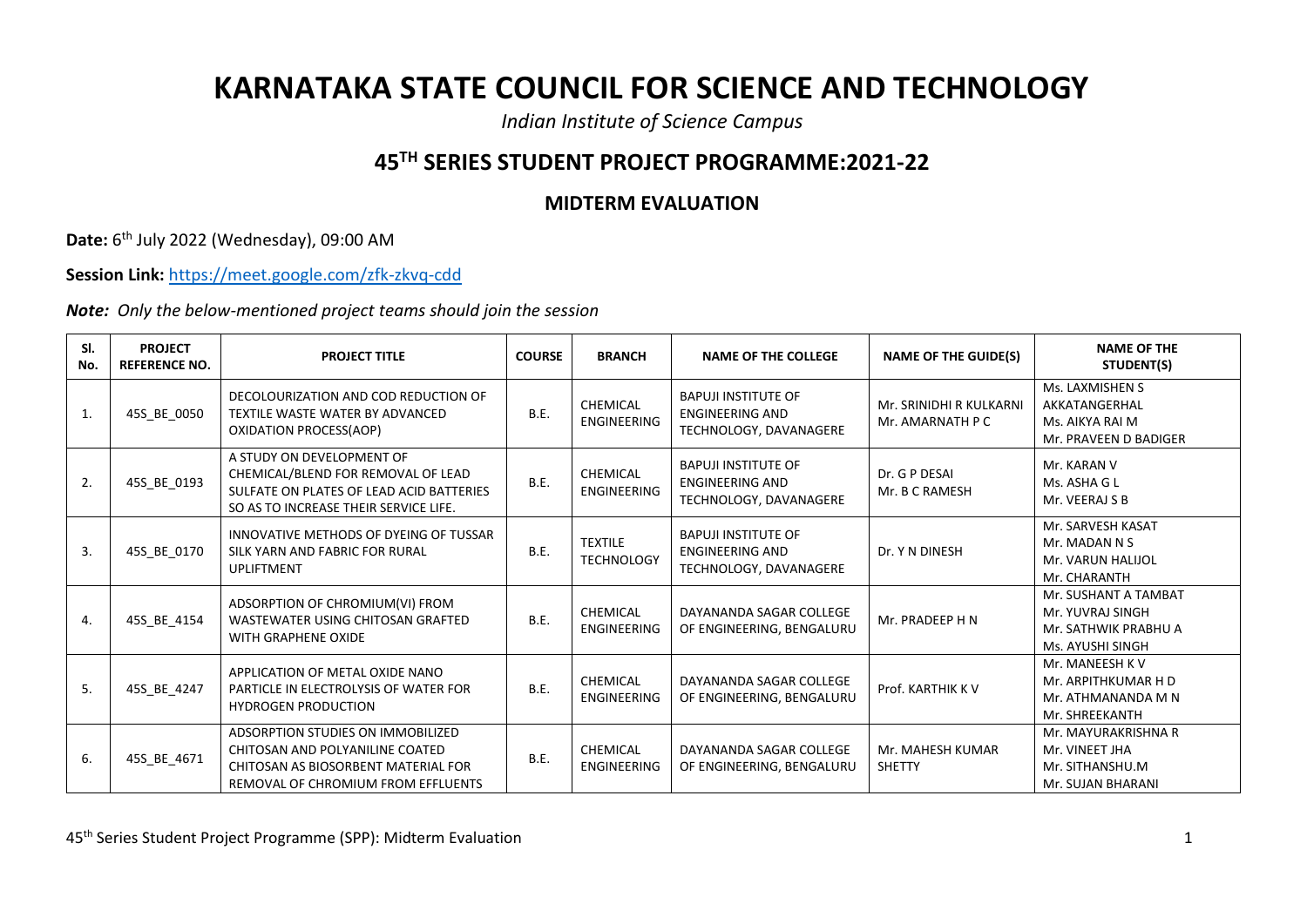| 7.  | 45S_BE_4742 | SYNTHESIS AND CHARACTERIZATION OF<br><b>MAGNESIUM ZINC BARIUM FERRITE</b><br><b>NANOPARTICLES</b>                                                          | B.E. | <b>CHEMICAL</b><br><b>ENGINEERING</b>                     | DAYANANDA SAGAR COLLEGE<br>OF ENGINEERING, BENGALURU                                     | Prof. RAJANI                                           | Mr. AMAN AGRAWAL<br>Mr. MANOJ R<br>Mr. K R SHREYAS<br>Mr. SHARAVAN SANDEEP K L                            |
|-----|-------------|------------------------------------------------------------------------------------------------------------------------------------------------------------|------|-----------------------------------------------------------|------------------------------------------------------------------------------------------|--------------------------------------------------------|-----------------------------------------------------------------------------------------------------------|
| 8.  | 45S_BE_2826 | CONCEPTUALIZATION OF FINISHED SURGICAL<br>CAPS FOR TREATING POST-<br>CHEMOTHERAPEUTIC EFFECTS                                                              | B.E. | SILK<br><b>TECHNOLOGY</b>                                 | GOVERNMENT S.K.S.J.T.<br>INSTITUTE, BENGALURU                                            | Dr. HANUMANTHA NAIK<br>H.S<br>Mr. ARAVINDA S           | Mr. C G PRADEEPA<br>Ms. SPURTHI H K<br>Ms. DHANUSHRI N                                                    |
| 9.  | 45S_MSc_133 | PHOTODEGRADATION OF HAZARDOUS<br>ORGANIC DYES USING METAL OXIDE<br><b>NANOPARTICLES</b>                                                                    | M.Sc | <b>CHEMISTRY</b>                                          | J.S.S. COLLEGE OF ARTS<br>COMMERCE AND SCIENCE,<br><b>MYSURU</b>                         | Dr.<br>MALLIKARJUNASWAMY C                             | Mr. VEERENDRA SHETTY A<br>Mr. SHASHANK P<br>Mr. ROHITH G<br>Mr. SURAJ URS B S                             |
| 10. | 45S_BE_0249 | PREPARATION AND CHARACTERIZATION OF<br>BIODEGRADABLE ACTIVE FOOD PACKAGING<br>FILM BASED ON PLA/PCL AND TURMERIC<br>ESSENTIAL OIL EXTRACTED FROM BIOWASTE. | B.E. | <b>POLYMER</b><br><b>SCIENCE AND</b><br><b>TECHNOLOGY</b> | J.S.S. SCIENCE AND<br>TECHNOLOGY UNIVERSITY,<br><b>MYSURU</b>                            | Ms. A B HEMAVATHI<br>Ms. S H KAMESHWARI<br><b>DEVI</b> | Mr. IBRAHIMSAB<br>Ms. AKSHATHA A N<br>Ms. DHANYA C M<br>Ms. A V JYOTHI                                    |
| 11. | 45S_BE_3244 | DEVELOPMENT AND PERFORMANCE OF<br>ACOUSTIC PANEL USING AGRICULTURAL<br>RESIDUE BY HOT PRESSING: AN ALTERNATIVE<br>TO CONVENTIONAL METHODS                  | B.E. | CHEMICAL<br><b>ENGINEERING</b>                            | K.L.E. Dr. M. S. SHESHGIRI<br><b>COLLEGE OF ENGINEERING</b><br>AND TECHNOLOGY, BELAGAAVI | Dr. SNEHA BANDEKAR                                     | Mr. FAIZAN A DHAVALIKAR<br>Ms. PREETI KAMAT<br>Mr. LAKSHMISH GIRISH KAMBLE<br>Mr. ANKIT MAHESH SHIVAYAGOL |
| 12. | 45S_BE_3810 | 3D STRUCTURED HYBRID CHITOSAN-<br><b>GRAPHENE OXIDE AEROGEL AS A SUPER</b><br>ADSORBENT FOR WASTE WATER TREATMENT                                          | B.E. | <b>CHEMICAL</b><br><b>ENGINEERING</b>                     | M.V.J. COLLEGE OF<br>ENGINEERING, BENGALURU                                              | Dr. RAMAKRISHNA<br><b>GANDURIVS</b>                    | Ms. MAITHRI G<br>Ms. KHAJA TARANNUM ANJUM<br>Ms. NIKITHA Y V                                              |
| 13. | 45S_MSc_046 | DESIGN AND FABRICATION OF LI-ION BATTERY<br><b>USING TURMERIC POWDER</b>                                                                                   | M.Sc | <b>CHEMISTRY</b>                                          | N.M.K.R.V. COLLEGE FOR<br>WOMEN, BENGALURU                                               | Dr. ROOPA. D. L<br>Dr. VIJETH R. SHETTY                | Ms. ASHVINI. I.S<br>Ms. RAJITHA G V                                                                       |
| 14. | 45S_MSc_075 | INVESTIGATION ON THE REUSE OF INORGANIC<br>COATING MATERIALS OBTAINED FROM SPENT<br>LCD SCREEN AND CFL                                                     | M.Sc | <b>CHEMISTRY</b>                                          | RANI CHANNAMMA<br>UNIVERSITY, BELAGAVI                                                   | Prof. J MANJANNA                                       | Mr. CHETAN TELI<br>Ms. JYOTI BORAGANVE<br>Ms. VAIJAYANTI PATIL<br>Ms. SUSHMA ANKALI                       |
| 15. | 45S_MSc_122 | CUO-GRAPHENE / CU-GO NANOCOMPOSITES<br>AS A POTENTIAL CATALYST FOR FUEL CELL<br><b>APPLICATIONS</b>                                                        | M.Sc | <b>CHEMISTRY</b>                                          | RANI CHANNAMMA<br>UNIVERSITY, BELAGAVI                                                   | Dr. P. M.<br>GURUBASAVARAJ                             | Mr. MANSOORA MOMIN<br>Ms. LAXMI MADAWALI<br>Mr. DILSHAD MULLA                                             |
| 16. | 45S_BE_0345 | DESIGN AND FABRICATION OF A SYSTEM TO<br><b>CAPTURE AERIAL CO2</b>                                                                                         | B.E. | <b>CHEMICAL</b><br><b>ENGINEERING</b>                     | S.D.M. COLLEGE OF<br><b>ENGINEERING AND</b><br>TECHNOLOGY, DHARWAD                       | Dr. LOKESHWARI<br>NAVALGUND<br>Dr. KESHAVA JOSHI       | Ms. SAGIR.K.KHAN<br>Ms. AYESHA NADAF<br>Ms. PREKSHA KUMARI BAFNA<br>Mr. SHASHANK.M.BALIGAR                |
| 17. | 45S BE 1588 | PREPARATION AND CHARACTERIZTION OF<br>ACTIVATED CARBON FROM CORNCOB AND<br>COCUNT SHELL FOR CATION ADSORPTION                                              | B.E. | CHEMICAL<br><b>ENGINEERING</b>                            | S.D.M. COLLEGE OF<br><b>ENGINEERING AND</b><br>TECHNOLOGY, DHARWAD                       | Dr. SHIVANAND .Y. A.                                   | Mr. APPASAB K WAGHAMORE<br>Ms. PRIYANKA PATIL<br>Ms. BAVU GHATAKAMBLE<br>Ms. ANUSHA RAICHUR               |
| 18. | 45S_MSc_126 | SAWDUST REINFORCED WOOD COMPOSITES<br>FOR CONSTRUCTING MATERIALS                                                                                           | M.Sc | <b>POLYMER</b><br><b>SCIENCE</b>                          | Sir M.V. POST GRADUATE<br>CENTER, MANDYA                                                 | Dr. T.DEMAPPA<br>Dr. MAHADEAVAIAH                      | Ms. DEEKSHA.J<br>Ms. SAHANA.H.S<br>Ms. BHAVANI P.G<br>Ms. VANDANA.K.S                                     |

45th Series Student Project Programme (SPP): Midterm Evaluation 2